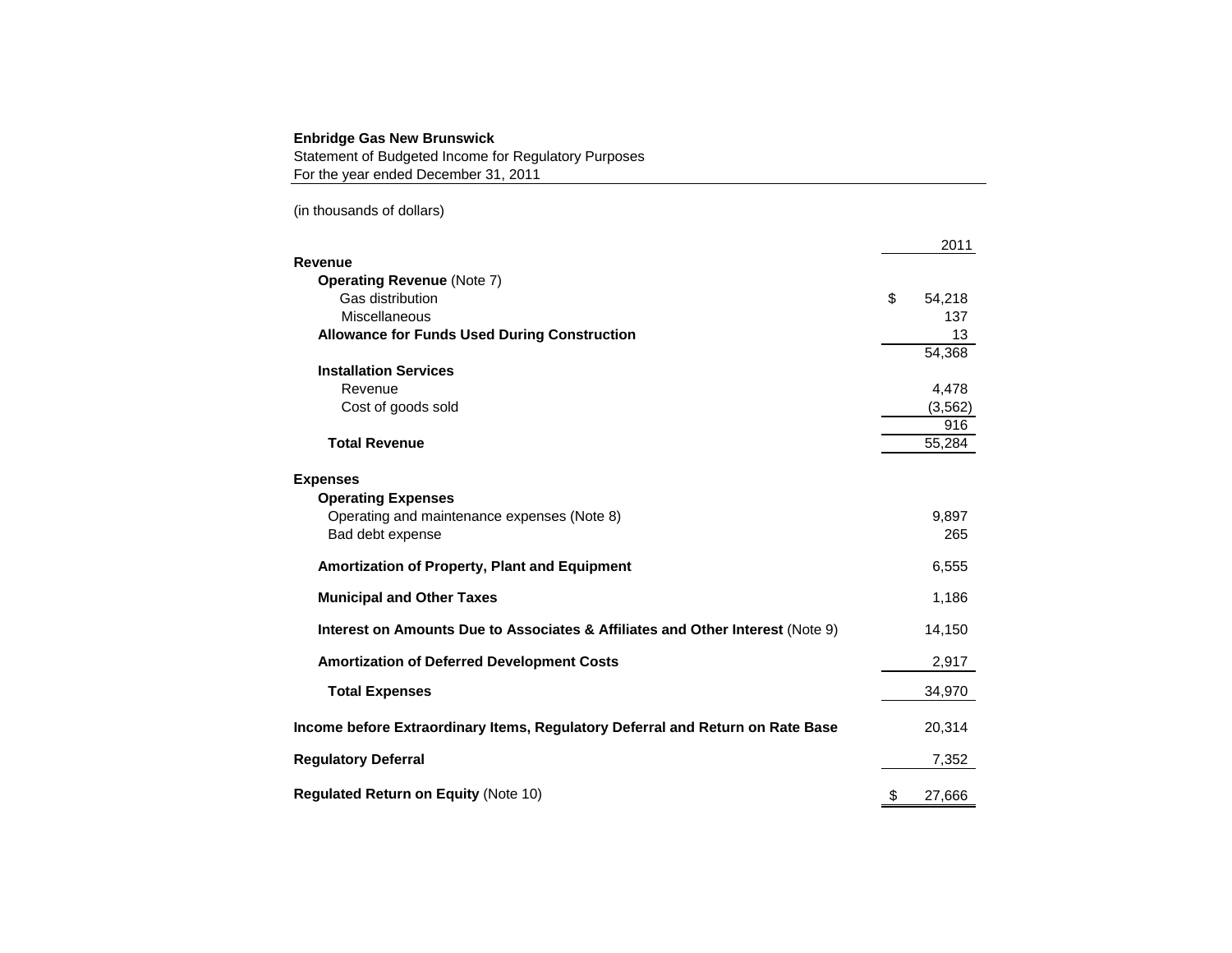### **Enbridge Gas New Brunswick**

Budget Balance Sheet for Regulatory Purposes As at December 31, 2011

(in thousands of dollars)

|                                                             | <b>Assets</b>                                                                             | 2011          |
|-------------------------------------------------------------|-------------------------------------------------------------------------------------------|---------------|
| <b>Regulated Assets</b>                                     |                                                                                           |               |
| <b>Property, Plant and Equipment (Note 1)</b>               |                                                                                           |               |
|                                                             | Gas Distributor Plant in Service - Net (includes AFUDC capitalized during 2011 of \$12.6) | \$<br>167,267 |
| <b>Contruction Work In Progress - Gas Distributor Plant</b> |                                                                                           | (7)           |
| <b>Total Property, Plant &amp; Equipment</b>                |                                                                                           | 167,260       |
| <b>Deferred Charges</b>                                     |                                                                                           |               |
| Deferred Development Costs - Net (Note 2)                   |                                                                                           | 671           |
| Development O&M Capitalized Costs - Net (Note 3)            |                                                                                           | 108,106       |
| <b>Regulatory Deferral</b>                                  |                                                                                           | 179,128       |
| <b>Total Deferred Charges</b>                               |                                                                                           | 287,905       |
| <b>Short Term Investments</b>                               |                                                                                           | 2,955         |
|                                                             | <b>Total Regulated Assets</b>                                                             | 458,120       |
| Non-Ratebase Assets (Note 4)                                |                                                                                           | 18,170        |
| <b>Total Assets</b>                                         |                                                                                           | \$<br>476,290 |
|                                                             |                                                                                           |               |
|                                                             | <b>Liabilities and Partner's Equity</b>                                                   |               |
| <b>Partner's Equity</b>                                     |                                                                                           | \$<br>228,799 |
| Long-term Advances from Associates and Affiliates (Note 5)  |                                                                                           | 227,701       |
| Non-Ratebase Liabilities (Note 6)                           |                                                                                           | 19,790        |
|                                                             | <b>Total Liabilities and Equity</b>                                                       | \$<br>476,290 |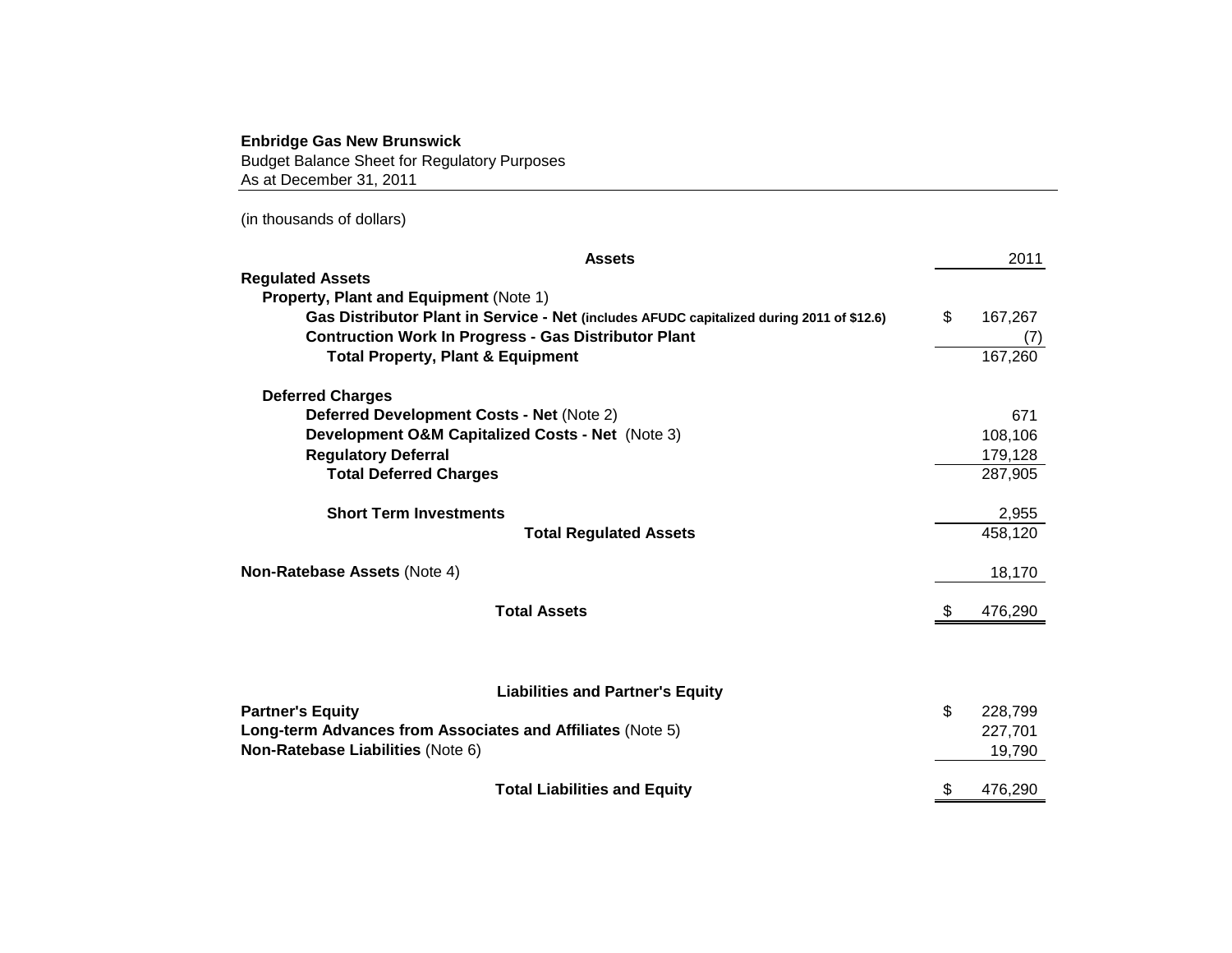|                                   |               |                                           | 2011                            |                                 |
|-----------------------------------|---------------|-------------------------------------------|---------------------------------|---------------------------------|
|                                   | Cost          | <b>Accumulated</b><br><b>Amortization</b> | <b>Net Book</b><br><b>Value</b> | <b>Rates of</b><br>Amortization |
| Property, plant & equipment       |               |                                           |                                 |                                 |
| General plant                     |               |                                           |                                 |                                 |
| Computer hardware & software      | \$<br>926     | \$<br>(691)                               | \$<br>235                       | 28.80%                          |
| Tools and work equipment          | 2,336         | (1,718)                                   | 618                             | 5.30%                           |
| Office furniture and equipment    | 816           | (260)                                     | 556                             | 4.40%                           |
| Transportation                    | 508           | (131)                                     | 377                             | 11.80%                          |
| Communications                    | 1,338         | (296)                                     | 1,042                           | 28.80%                          |
| Leasehold improvements            | 928           | (356)                                     | 572                             | 1                               |
| Subtotal                          | 6,852         | (3, 452)                                  | 3,400                           |                                 |
| Distribution plant                |               |                                           |                                 |                                 |
| Land                              | 375           |                                           | 375                             |                                 |
| Rights of way and easements       | 166           |                                           | 166                             |                                 |
| Distribution mains                | 116,748       | (16, 221)                                 | 100,527                         | 2.43%                           |
| <b>Street services</b>            | 49,530        | (9, 184)                                  | 40,346                          | 3.83%                           |
| Meters and regulators             | 18,321        | (3,586)                                   | 14,735                          | 3.83%                           |
| <b>Stations</b>                   | 11,102        | (3, 384)                                  | 7,718                           | 4.40%                           |
| Subtotal                          | 196,242       | (32, 375)                                 | 163,867                         |                                 |
| Total plant in service            | 203,094       | (35, 827)                                 | 167,267                         |                                 |
| Construction work in progress     | (7)           |                                           | (7)                             |                                 |
| Total property, plant & equipment | \$<br>203,087 | \$<br>(35, 827)                           | \$<br>167,260                   |                                 |

**1 - Amortized over the term of the related leases.**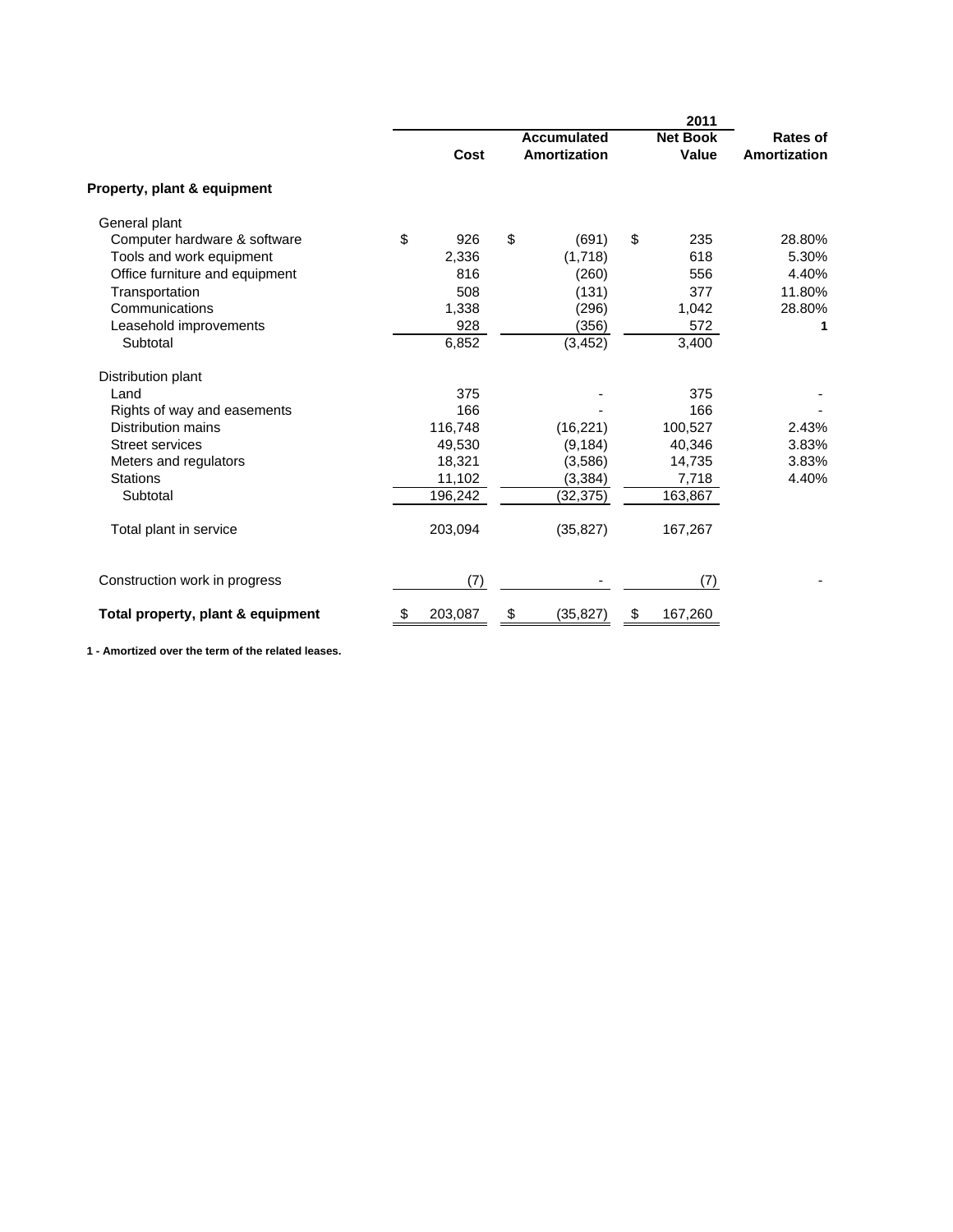|                                          |                |     |                                    |    | 2011                     |                                 |
|------------------------------------------|----------------|-----|------------------------------------|----|--------------------------|---------------------------------|
|                                          | Cost           |     | <b>Accumulated</b><br>Amortization |    | <b>Net Book</b><br>Value | <b>Rates of</b><br>Amortization |
| Franchise fee<br>Deferred carrying costs | 1,500<br>1,784 |     | (938)<br>(1,675)                   | \$ | 562<br>109               | 5.00%<br>20.00%                 |
| Total deferred development costs, net    | 3,284          | \$. | (2,613)                            | ъ  | 671                      |                                 |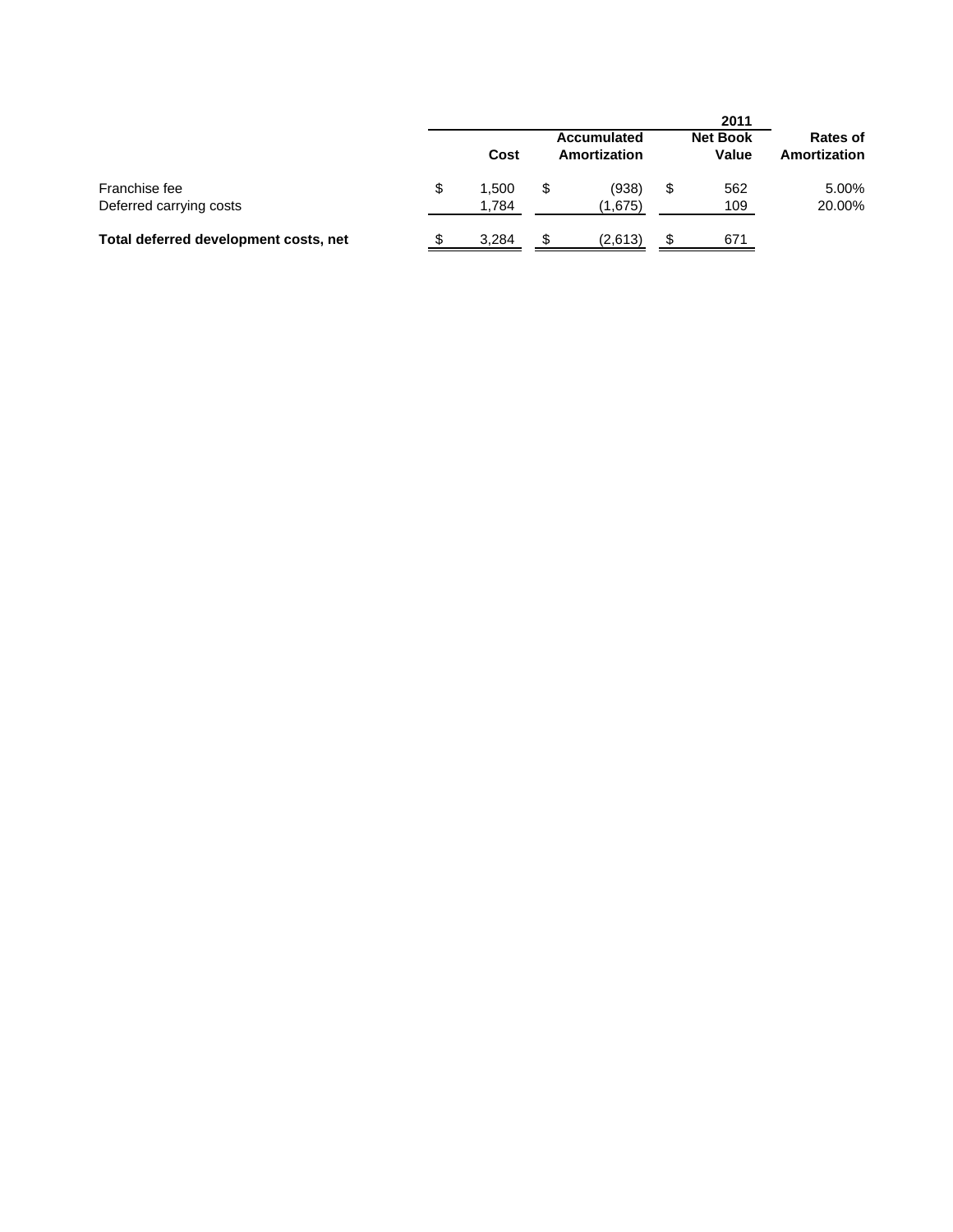|                                              |         |                                    | 2011                     |                          |
|----------------------------------------------|---------|------------------------------------|--------------------------|--------------------------|
|                                              | Cost    | <b>Accumulated</b><br>Amortization | <b>Net Book</b><br>Value | Rates of<br>Amortization |
| Development O&M capitalized costs            | 130.173 | (22.067)                           | 108,106                  | 2.43%                    |
| Total development O&M capitalized costs, net | 130.173 | (22,067)                           | 108,106                  |                          |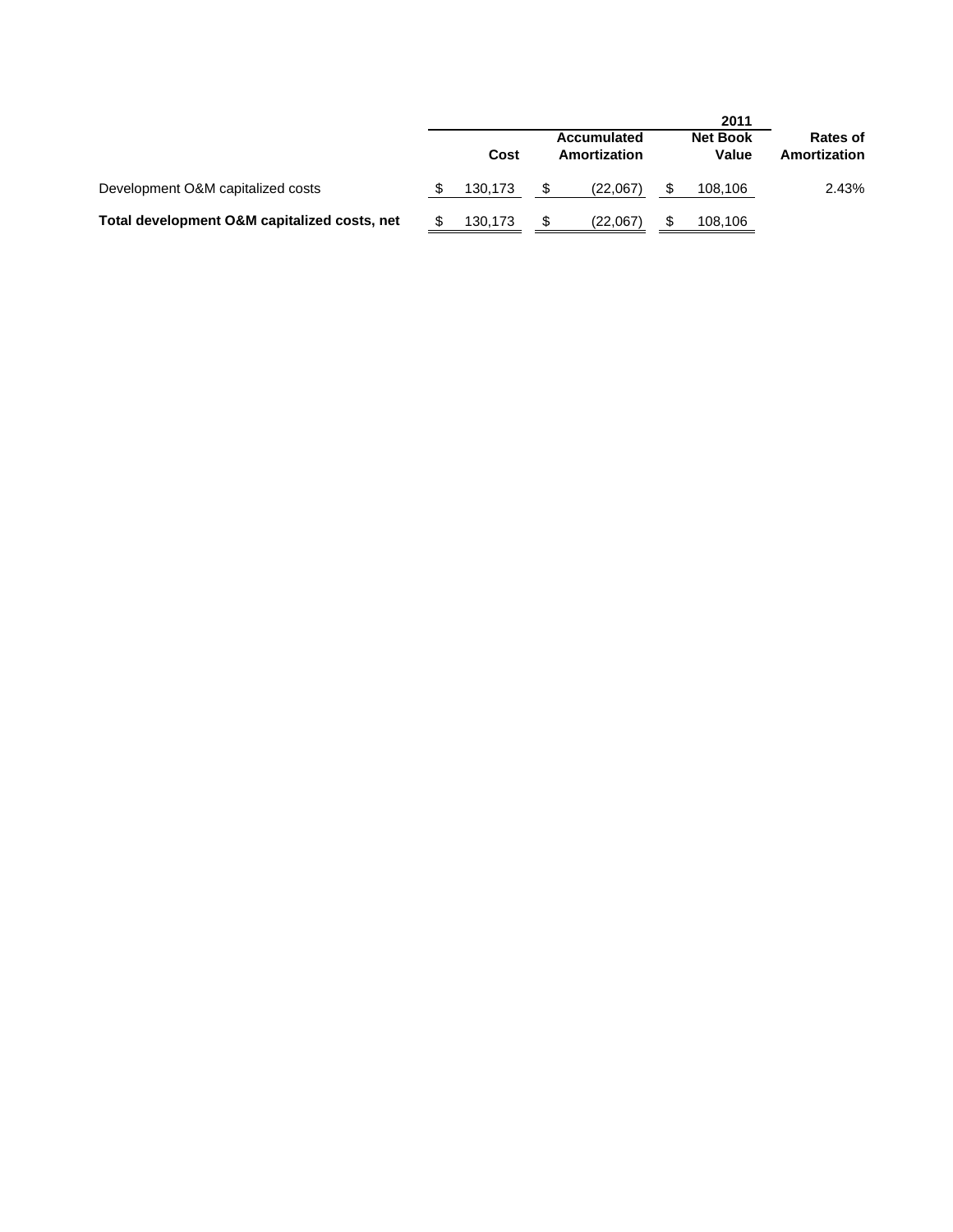|                                | 2011   |
|--------------------------------|--------|
| Cash, & Short Term Investments | -      |
| Accounts Receivable            | 14,083 |
| Inventory                      | 4,087  |
|                                | 18,170 |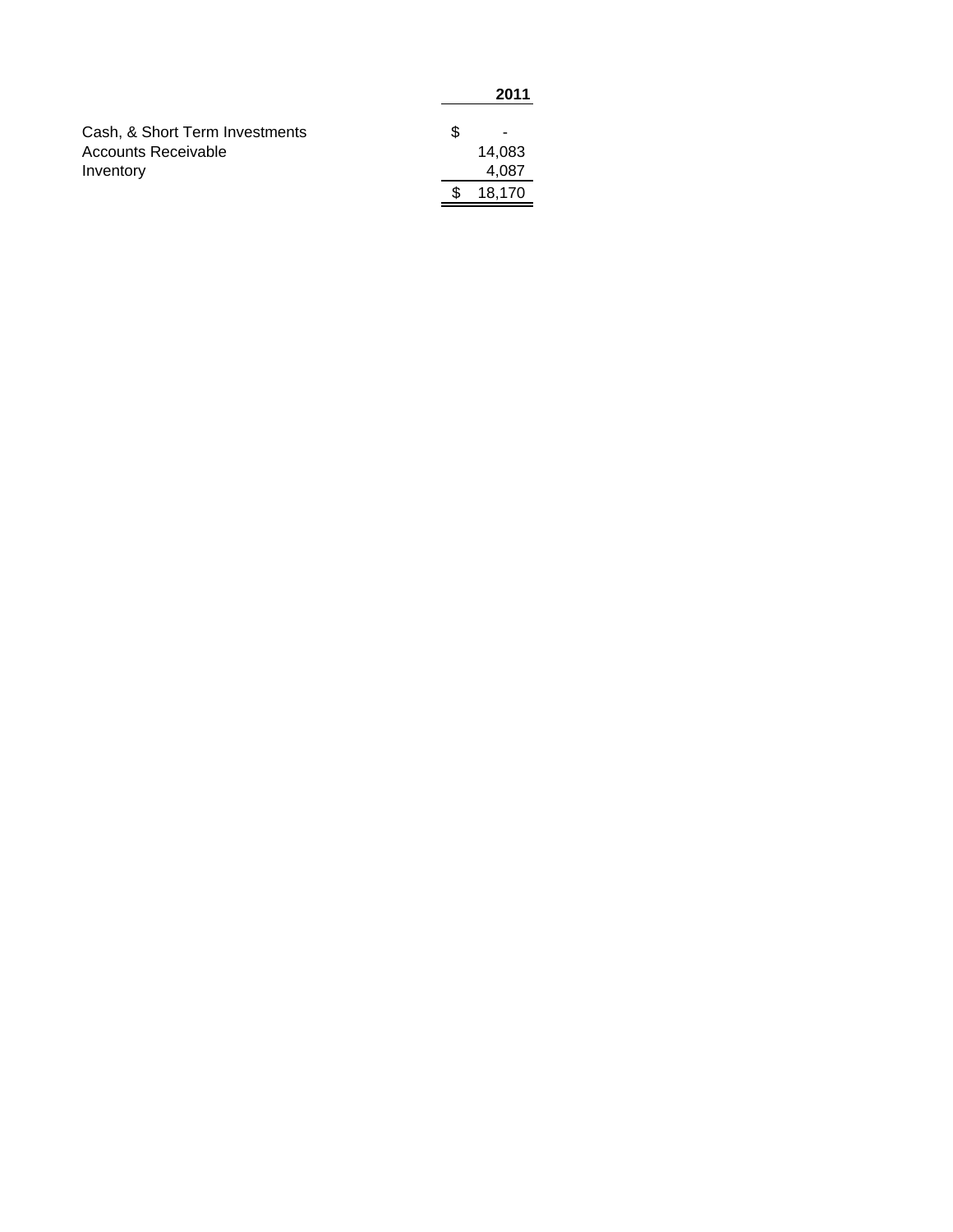|                                |                   |                      |               |               | 2011                |           |
|--------------------------------|-------------------|----------------------|---------------|---------------|---------------------|-----------|
|                                |                   |                      |               |               | <b>Cost of Debt</b> |           |
|                                | <b>Issue Date</b> | <b>Maturity Date</b> | Amount        | Enbridge Inc. | <b>EGNB</b>         | Regulated |
| <b>Promissory Note</b>         | 28-Jun-02         | 29-Jun-12            | 6,000         | 6.08%         | 7.89%               | 7.08%     |
| <b>Promissory Note</b>         | 23-Dec-02         | 24-Dec-12            | 7,500         | 6.50%         | 7.41%               | 7.50%     |
| <b>Promissory Note</b>         | 26-Jun-03         | 27-Jun-13            | 13,000        | 5.62%         | 6.96%               | 6.62%     |
| <b>Promissory Note</b>         | 30-Dec-03         | 30-Dec-13            | 14,000        | 5.34%         | 7.14%               | 6.34%     |
| <b>Promissory Note</b>         | 23-Mar-04         | 24-Mar-14            | 14,000        | 5.33%         | 6.69%               | 6.33%     |
| <b>Promissory Note</b>         | 30-Nov-04         | 28-Nov-14            | 21,000        | 5.69%         | 6.95%               | 6.69%     |
| <b>Promissory Note</b>         | 30-Mar-05         | 30-Mar-15            | 6,000         | 5.04%         | 6.93%               | 6.04%     |
| <b>Promissory Note</b>         | 28-Dec-05         | 28-Dec-15            | 14,000        | 4.59%         | 6.53%               | 5.59%     |
| <b>Promissory Note</b>         | 19-Dec-06         | 19-Dec-16            | 21,000        | 4.82%         | 6.52%               | 5.82%     |
| <b>Promissory Note</b>         | 20-Dec-07         | 20-Dec-17            | 29,000        | 5.54%         | 5.85%               | 6.54%     |
| <b>Promissory Note</b>         | 19-Dec-08         | 19-Dec-13            | 15,000        | 6.85%         | 7.85%               | 7.85%     |
| <b>Promissory Note</b>         | 25-Jun-09         | 25-Jun-14            | 25,000        | 4.37%         | 5.37%               | 5.37%     |
| <b>Promissory Note</b>         | 9-Dec-09          | 9-Dec-19             | 21,000        | 4.63%         | 5.63%               | 5.63%     |
| Promissory Note                | 31-Aug-10         | 31-Aug-20            | 12,000        | 4.63%         | 5.63%               | 5.63%     |
| <b>Promissory Note</b>         | 9-Dec-10          | 9-Dec-20             | 8,201         | 4.63%         | 5.63%               | 5.63%     |
| <b>Promissory Note</b>         | 9-Dec-11          | 9-Dec-21             | 1,000         | 4.63%         | 5.63%               | 5.63%     |
| Total long-term advances       |                   |                      |               |               |                     |           |
| from associates and affiliates |                   |                      | \$<br>227,701 | 5.24%         | 6.43%               | 6.24%     |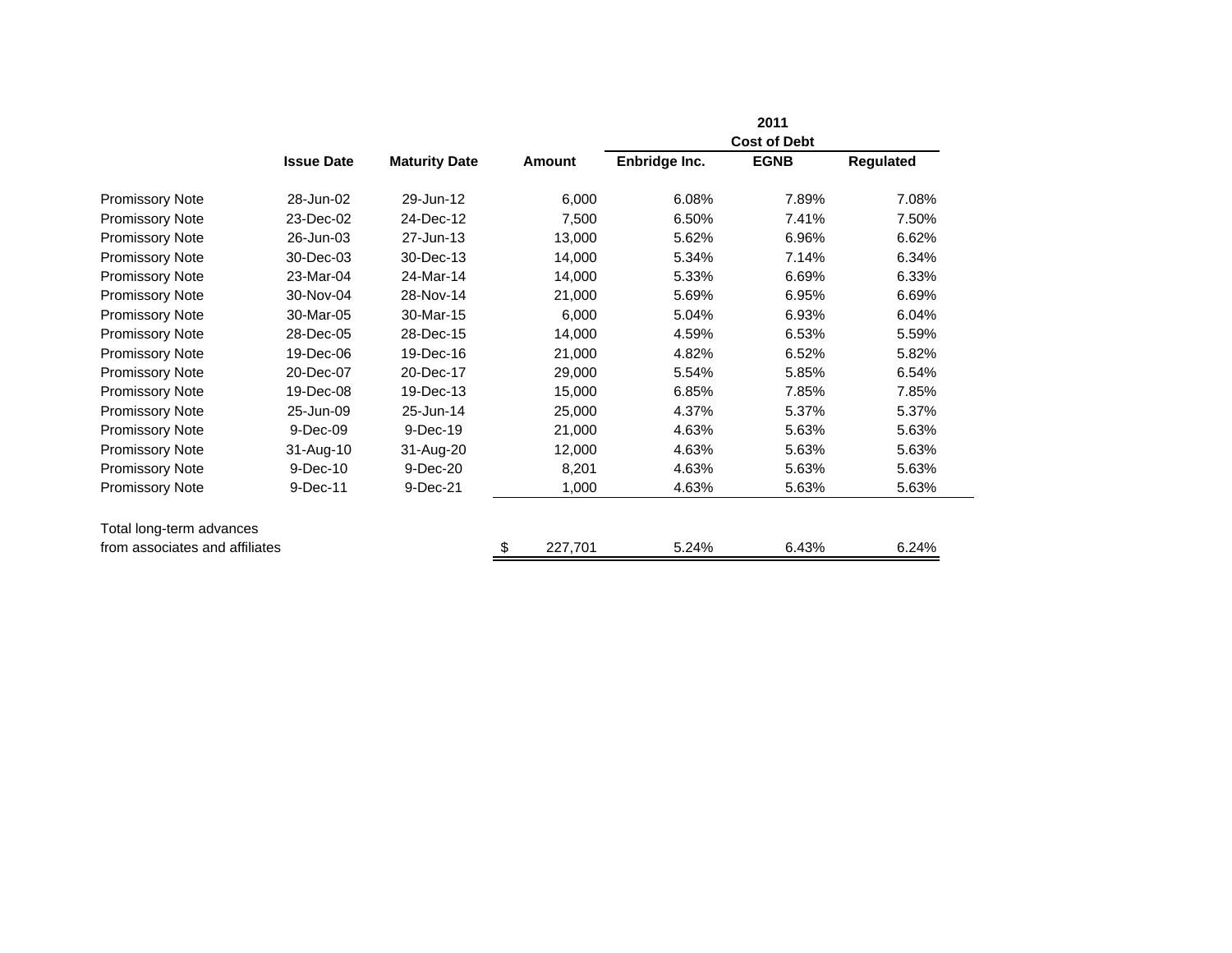| <b>Short Term Indebtedness</b>                 | 1.332  |
|------------------------------------------------|--------|
| <b>Accounts Payable</b>                        | 16.099 |
| Long Term Deferred Post Employment Liabilities | 2.359  |
|                                                | 19.790 |
|                                                |        |

**2011**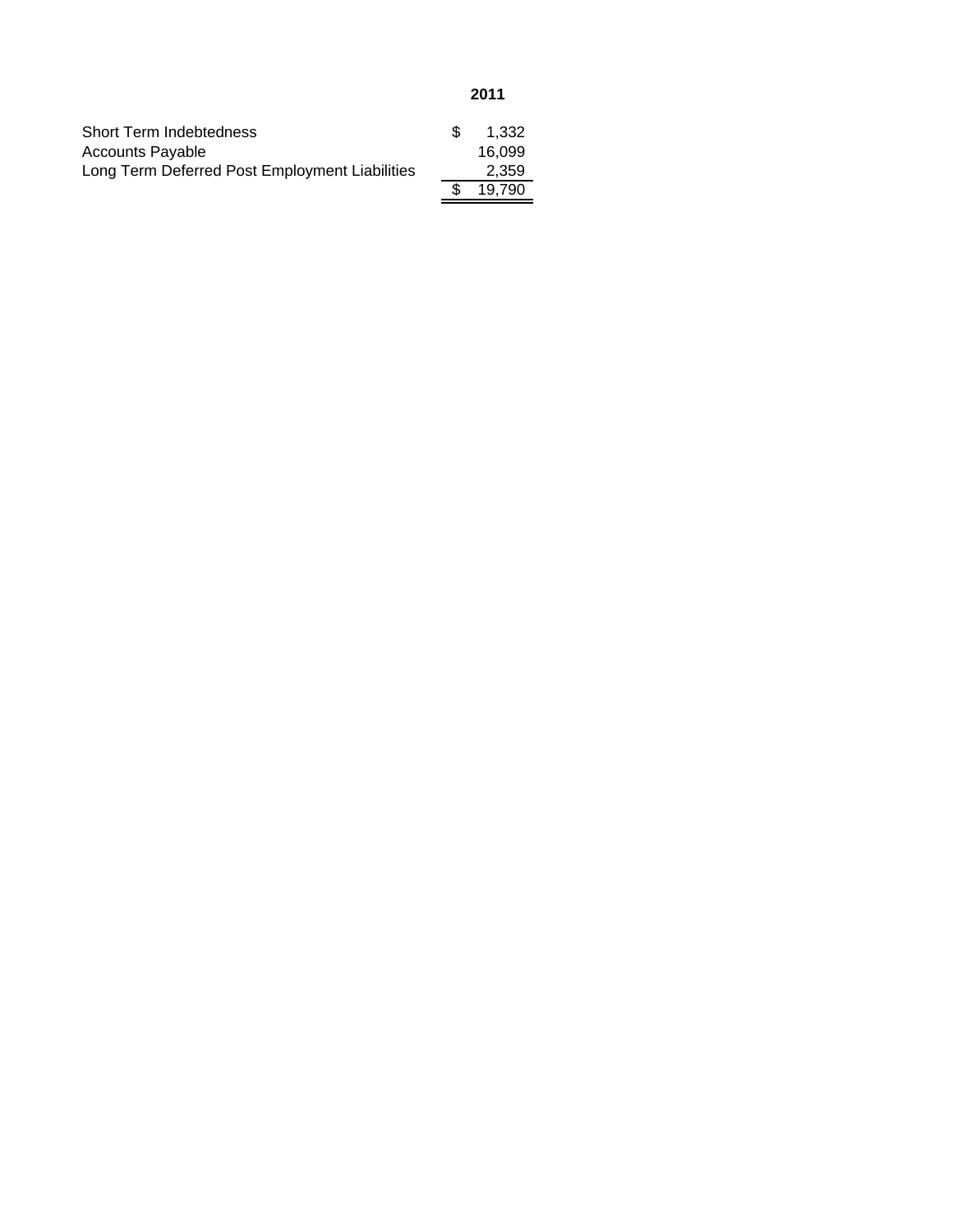|                                                                                                                                                                                                                                                |                                                           | 2011                                    |                                               |
|------------------------------------------------------------------------------------------------------------------------------------------------------------------------------------------------------------------------------------------------|-----------------------------------------------------------|-----------------------------------------|-----------------------------------------------|
|                                                                                                                                                                                                                                                | Revenue                                                   |                                         | <b>Customers Throughput</b><br>TJs            |
| Small general service (SGS)<br>General service (GS)<br>Contract general service (CGS)<br>Contract large general service (CLGS-LFO)<br>Contract large general service (CLGS-HFO)<br>Contract large volume off peak (CLVOPS)<br>Off peak service | \$<br>12.642<br>14.567<br>16.002<br>9.142<br>1,698<br>167 | 10.004<br>1.426<br>323<br>27<br>8<br>15 | 956<br>1.084<br>1.216<br>1.444<br>1.094<br>20 |
| Total                                                                                                                                                                                                                                          | 54.218                                                    | 11,803                                  | 5.814                                         |

1 Terajoule (TJ) = 1,000 Gigajoules (GJ)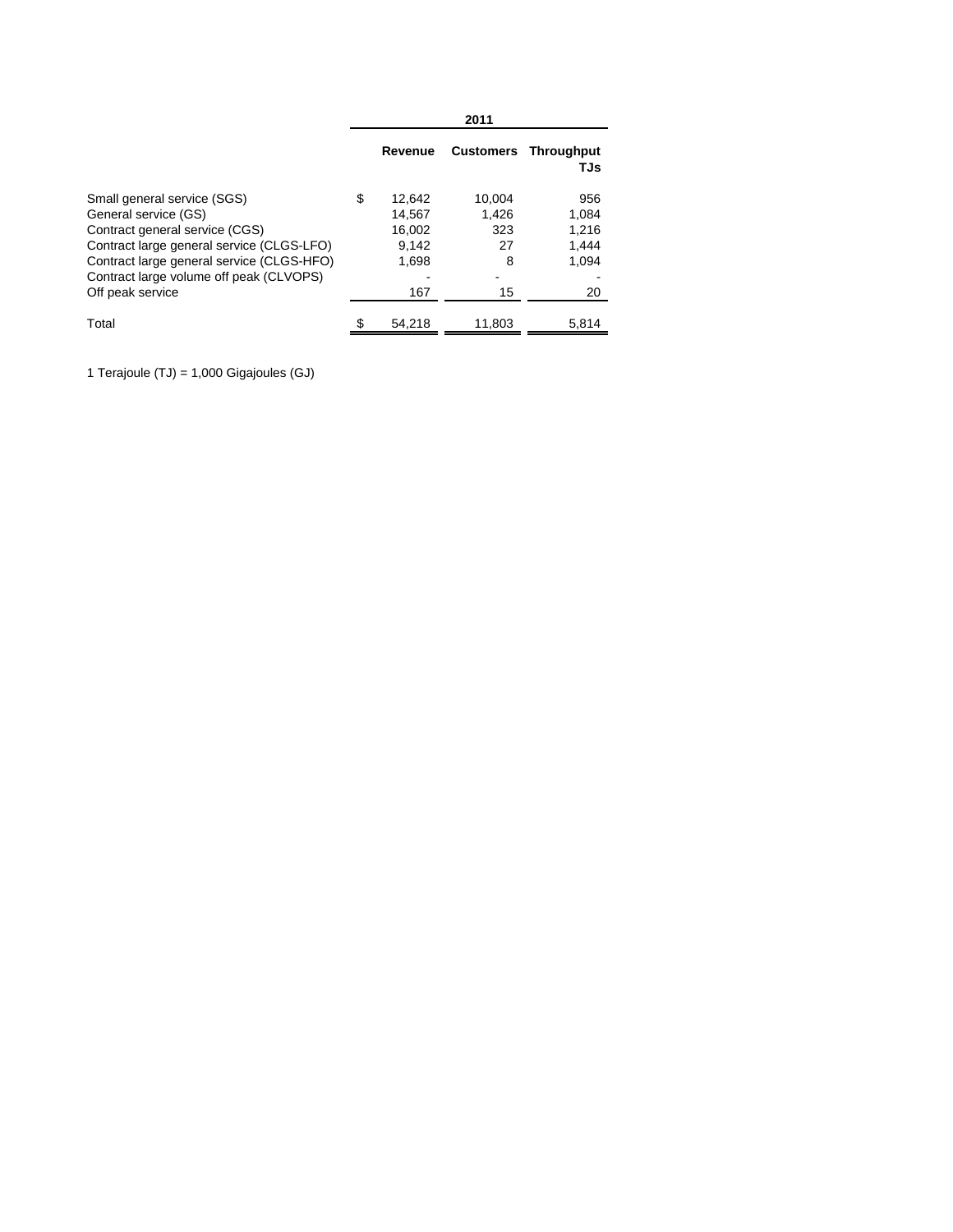|                                                             |     | 2011 |
|-------------------------------------------------------------|-----|------|
| Agent billing and collection<br>Other miscellaneous revenue | \$. | 131  |
| <b>Total miscellaneous</b>                                  |     | 137  |

### **Details of Agent Billing and Collection Revenues**

(in dollars)

| Agent billing and collection               |   |         |
|--------------------------------------------|---|---------|
| Small general service (SGS)                | S | 95,482  |
| General service (GS)                       |   | 21,037  |
| Contract general service (CGS)             |   | 13,001  |
| Agent billing                              |   |         |
| Contract large general service (CLGS-LFO)  |   | 1.244   |
| Contract large general service (CLGS-HFO)  |   | 288     |
| Contract large volume service (CLVOPS)     |   |         |
| Off peak service (OPS)                     |   | 420     |
|                                            |   |         |
| Total agent billing and collection revenue |   | 131.472 |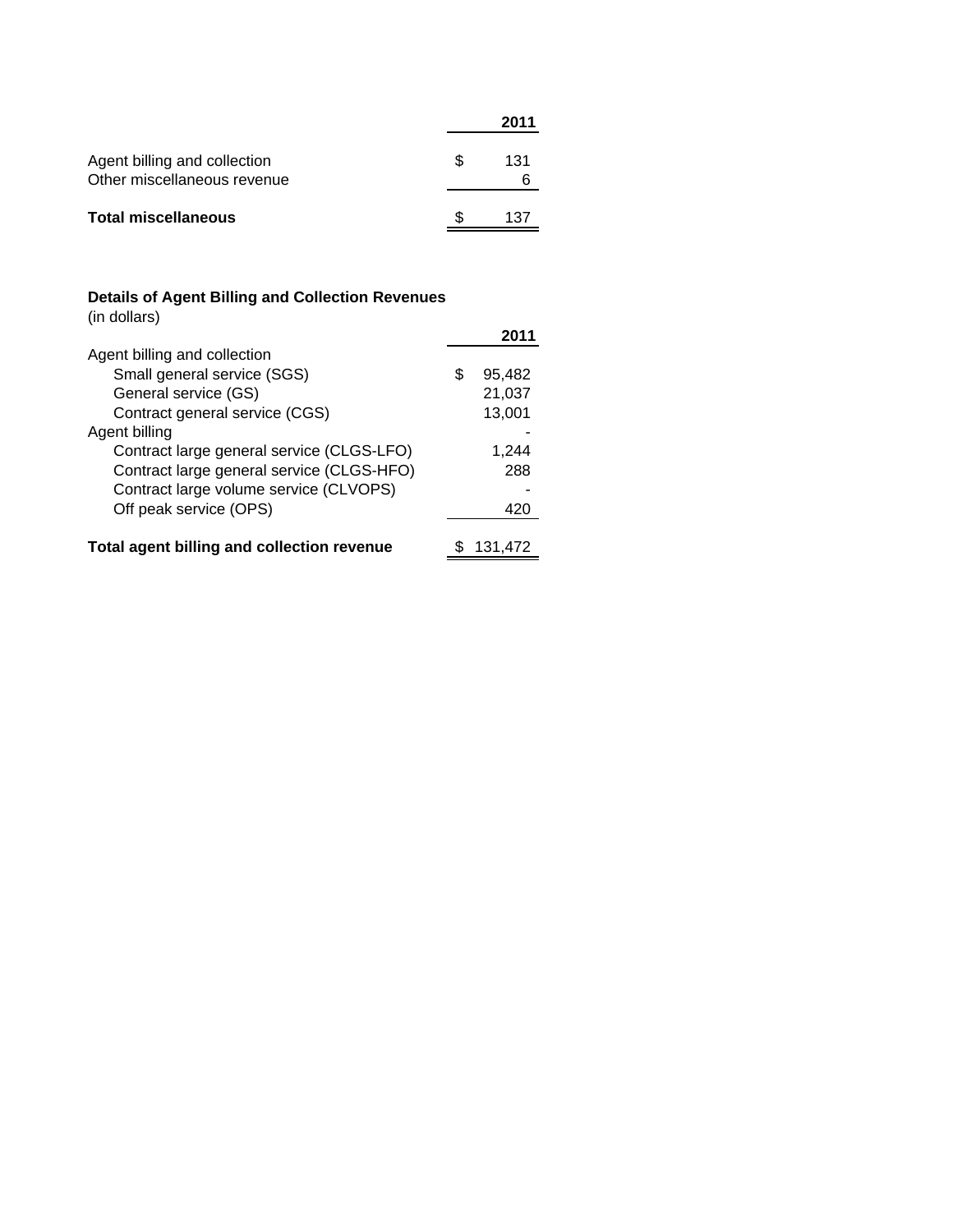|                                           | 2011         |
|-------------------------------------------|--------------|
|                                           | \$           |
| Corporate management                      | 1,258        |
| Corporate administration                  | 1,757<br>826 |
| Financial reporting                       |              |
| Information technology                    | 1,001        |
| Regulatory & upstream                     | 1,573        |
| Sales & marketing                         | 8,246        |
| Distribution & maintanance                | 6,133        |
| Customer care                             | 1,374        |
| Human resources                           | 2,472        |
| Gas transportation and related activities | 1,170        |
| Total                                     | 25,810       |
| <b>Capitalized to:</b>                    |              |
| Property, plant & equipment               | 4,172        |
| Development O&M capitalized costs         | 11,741       |
| <b>Total capitalized</b>                  | 15,913       |
| Total                                     | \$<br>9,897  |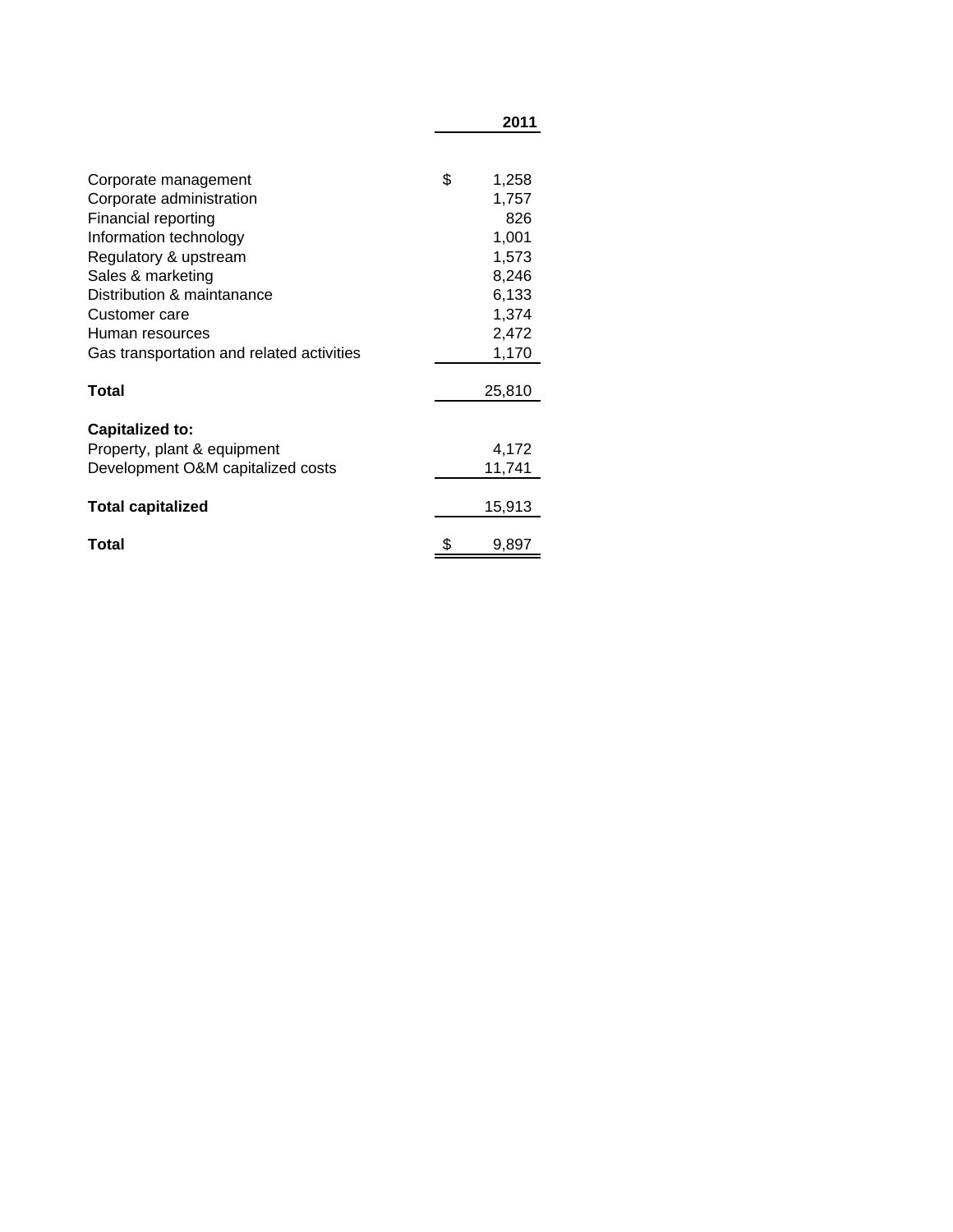|                                                                                                    |     | 2011   |
|----------------------------------------------------------------------------------------------------|-----|--------|
| Interest on long-term debt<br>AIDC - allowance for funds used during construction (debt component) | \$. | 14.146 |
| Total interest on amounts due to associates & affiliates and other interest                        |     | 14.150 |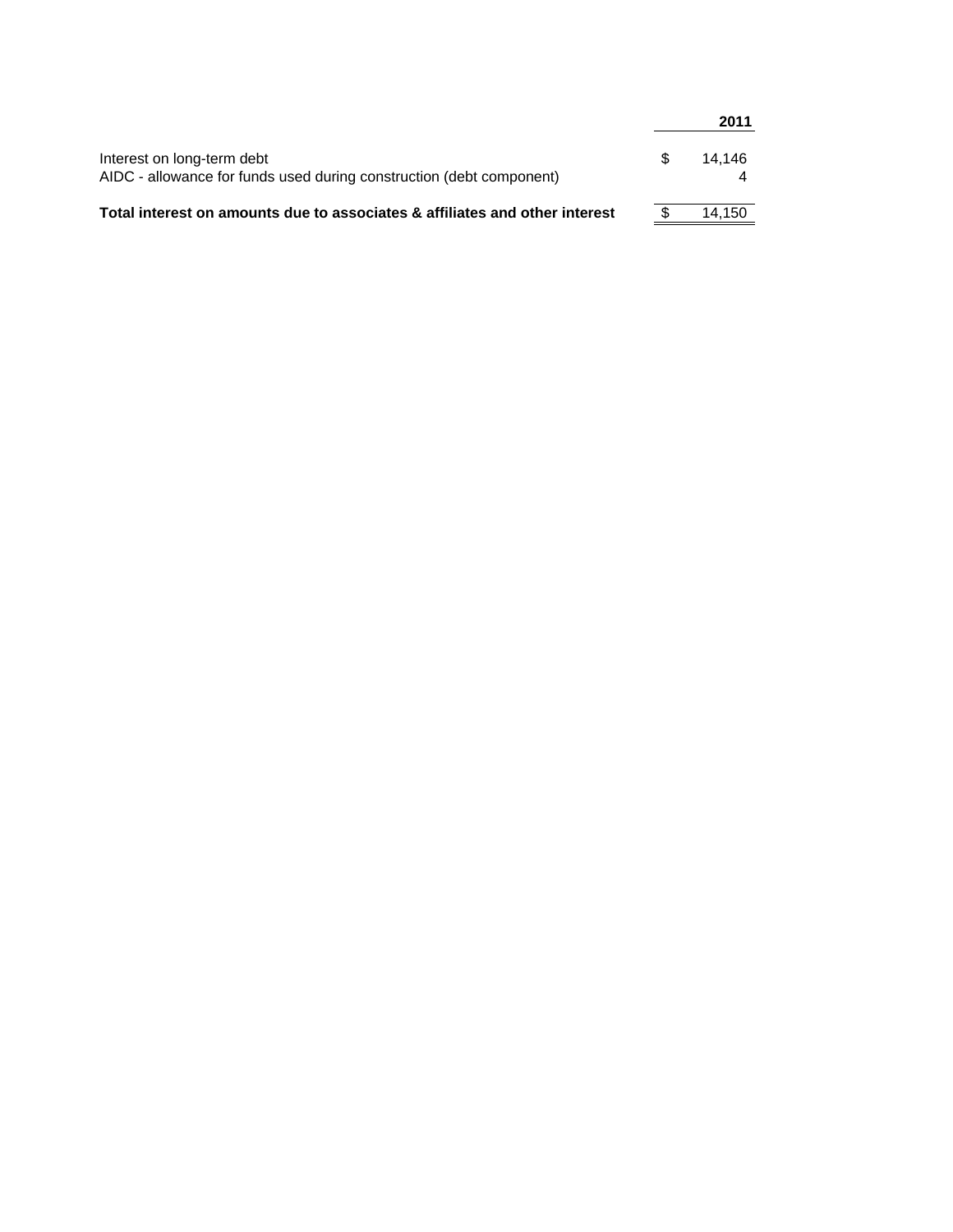|                                                                                                      |   | 2011   |
|------------------------------------------------------------------------------------------------------|---|--------|
| Regulated return on equity<br>AEDC - allowance for funds used during construction (equity component) | S | 27.657 |
| Total regulated return on equity                                                                     |   | 27,666 |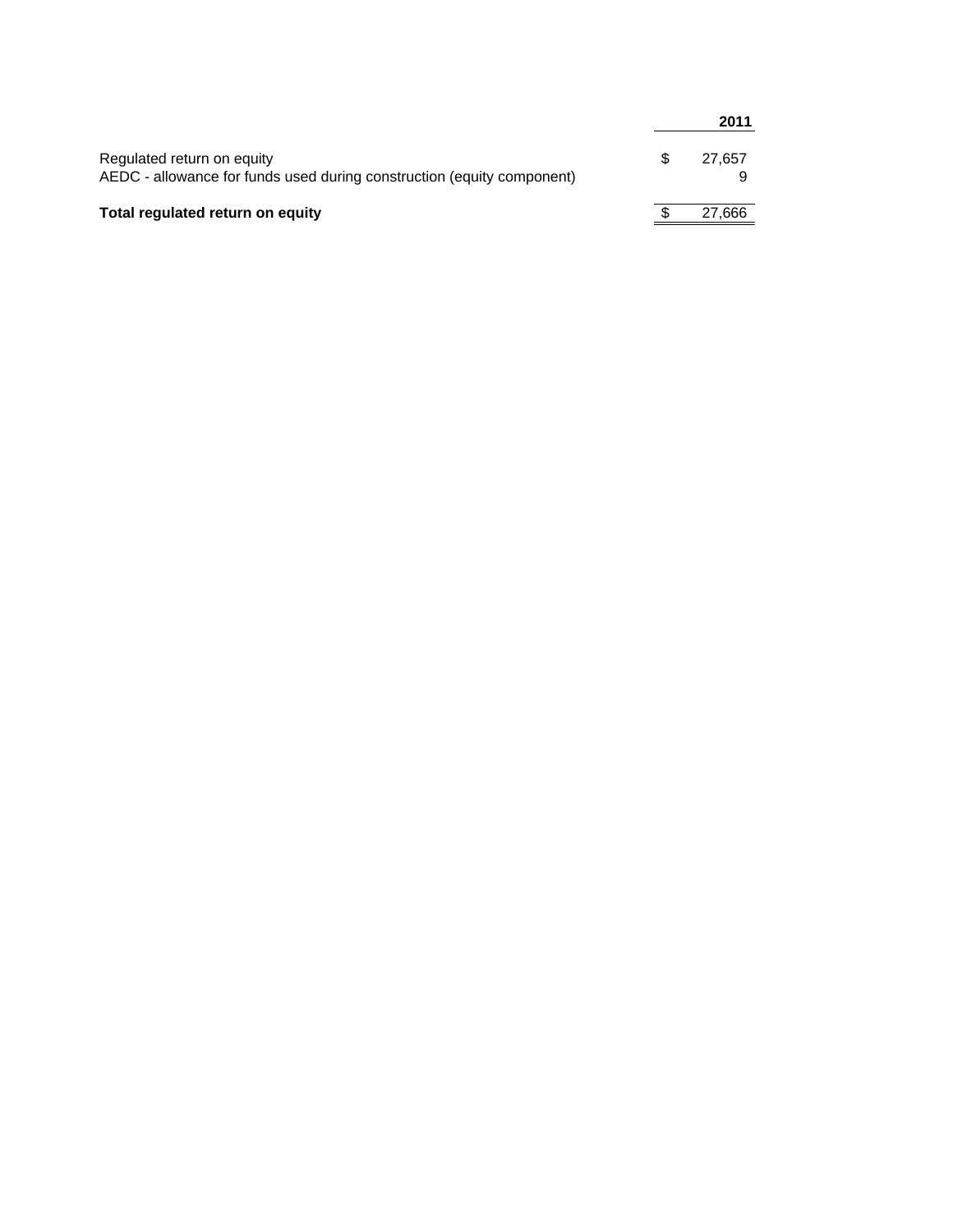| Property, plant & equipment                                                 |                                       |
|-----------------------------------------------------------------------------|---------------------------------------|
| Cost<br>Accumulated amortization<br><b>Net</b>                              | \$<br>203,094<br>(35, 827)<br>167,267 |
| Deferred charges                                                            |                                       |
| Franchise fee, at cost<br>Accumulated amortization<br><b>Net</b>            | 1,500<br>(938)<br>562                 |
| Development O&M capitalized costs<br>Accumulated amortization<br><b>Net</b> | 130,173<br>(22,067)<br>108,106        |
| Deferred carrying costs, at cost<br>Accumulated amortization<br><b>Net</b>  | 1,784<br>(1,675)<br>109               |
| Deferral account                                                            | 179,128                               |
| <b>Total deferred charges</b>                                               | 287,905                               |
| <b>Term deposit</b>                                                         | 2,955                                 |
| <b>Working capital allowance</b>                                            | 1,327                                 |
| <b>Total rate base</b>                                                      | \$<br>459,454                         |
| Average rate base                                                           | \$<br>443,711                         |

**2011**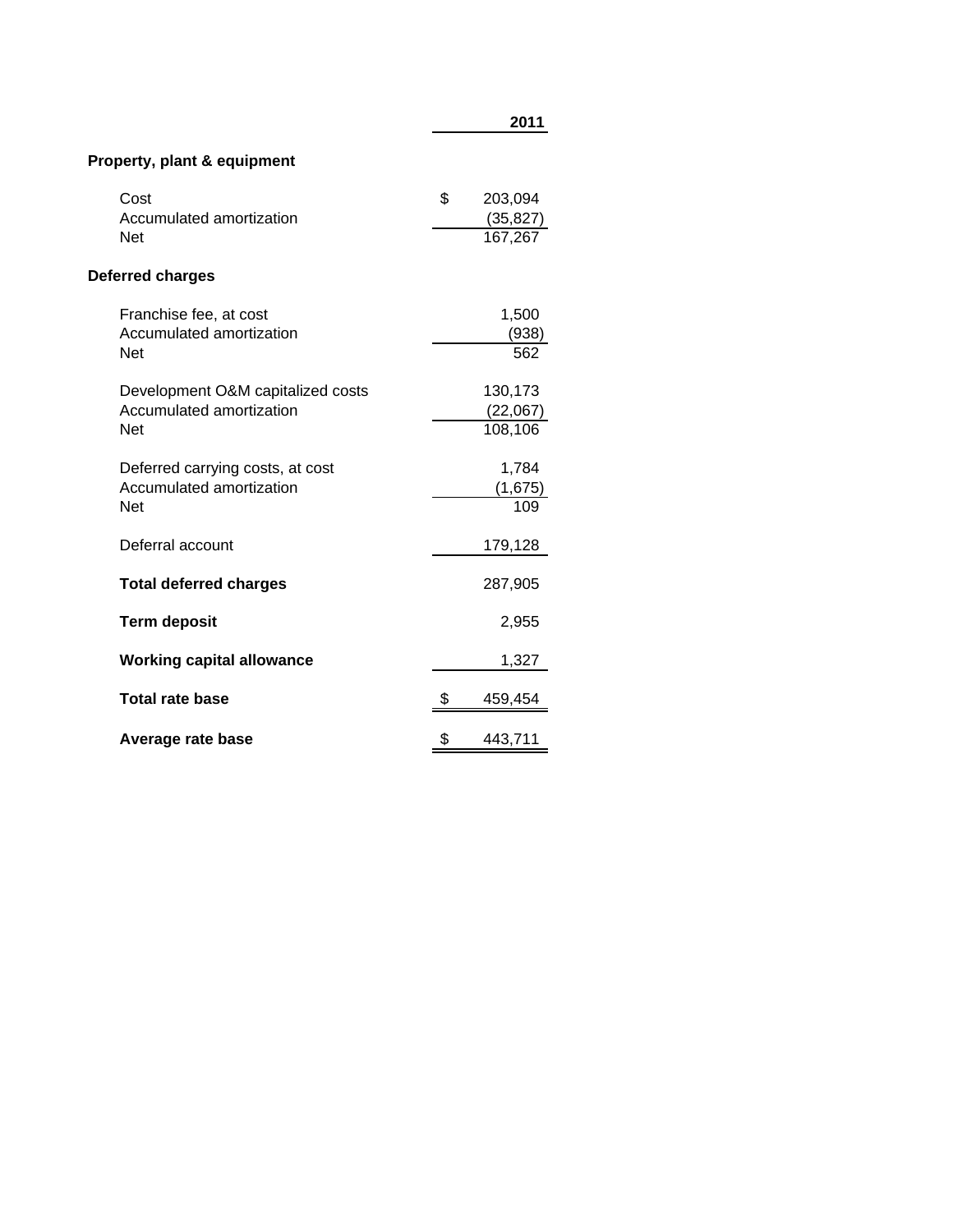|                          | ZU LI                    |
|--------------------------|--------------------------|
| <b>Capital structure</b> |                          |
| Long-term debt<br>Equity | \$<br>227,701<br>228,799 |
| Total                    | \$<br>456,500            |
|                          |                          |

## **Capital structure percentage**

| Long-term debt | 49.88%  |
|----------------|---------|
| Equity         | 50.12%  |
| Total          | 100.00% |

# **Capital structure average percentage for regulatory purposes**

| Long-term debt | 51.10%  |
|----------------|---------|
| Equity         | 48.90%  |
| Total          | 100.00% |

# **Weighted cost of capital for regulatory purposes**

| Long-term debt | 3.19% |
|----------------|-------|
| Equity         | 6.23% |
| Total          | 9.42% |